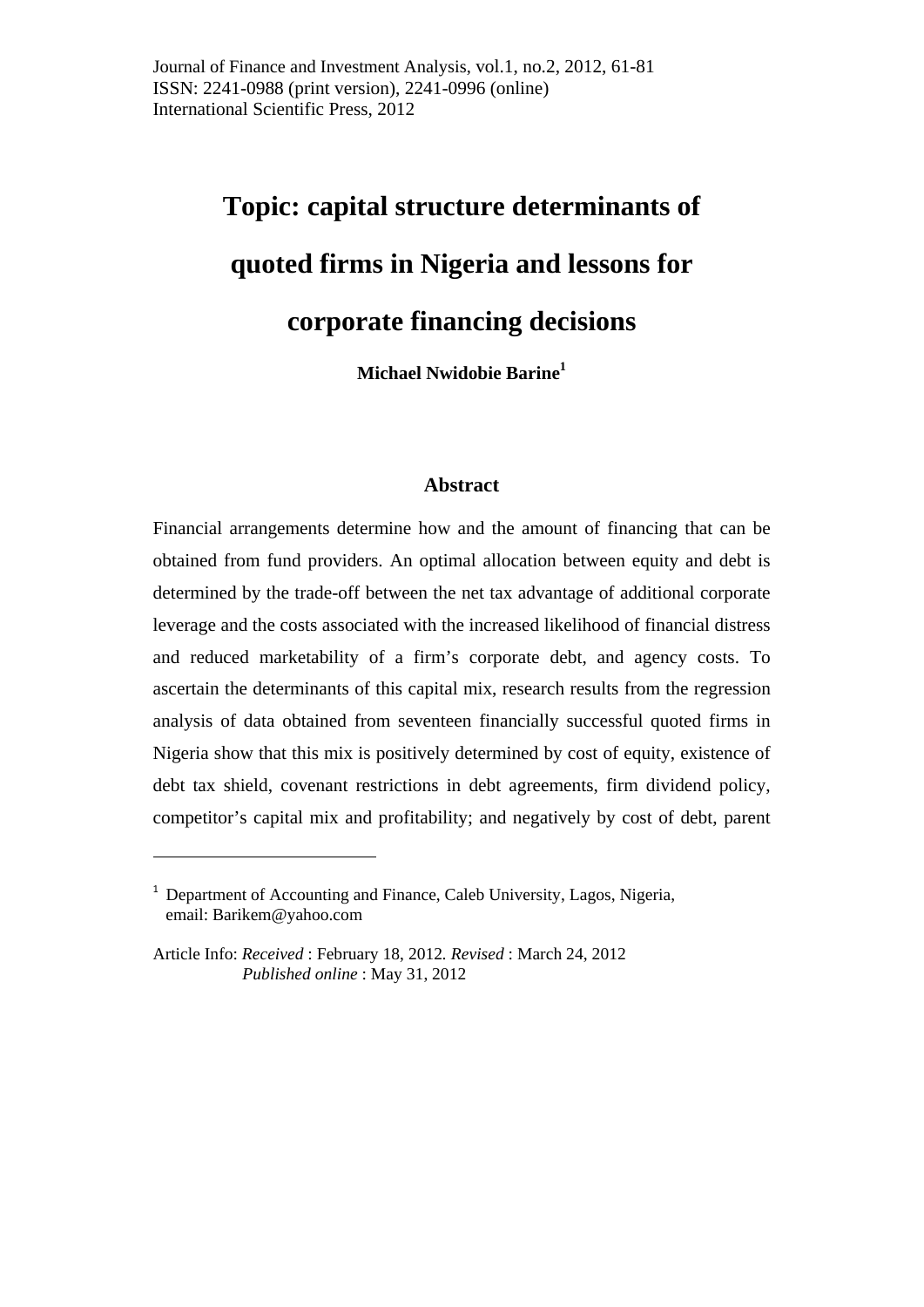company influence and fear of financial distress necessitating new and financially unsuccessful firms to reduce debt/equity ratios when there exists a likelihood of increased financial distress and high cost of debt and increase it when cost of equity, profitability and benefits from tax shield is high, ensuring optimal tradeoff between costs and net tax advantage of additional leverage and costs and benefits of equity in firm capital structure.

#### **JEL classification numbers:** G3, M2

**Keywords:** capital structure, financing decisions, net tax advantage, leverage

# **1 Introduction**

Financing arrangements determine how and the amount of financing that can be obtained from funds providers. The total value of a firm, depend on how well the firm made its investment decisions, as the higher the yield on investments the higher the earnings/income to the firm. The higher the firm's income/earnings, the higher the flow of gains to the owners of the company. Financing decisions determines the value of the firm's assets. Consensus on investment decisions and asset values among corporate finance managers of a firm also require decision of how the investments will be financed.

The decision on the finance sources according to Buckley et al (5), depend on five factors, namely:

 (a) tax-reliance on debts reduces taxes paid by the firm and taxes paid by some bondholders. He noted that if corporate tax rates are higher than interest rate on bond, there will be value from using debt finance;

(b) types of assets the firm has, as financial distress depends on the type of such asset;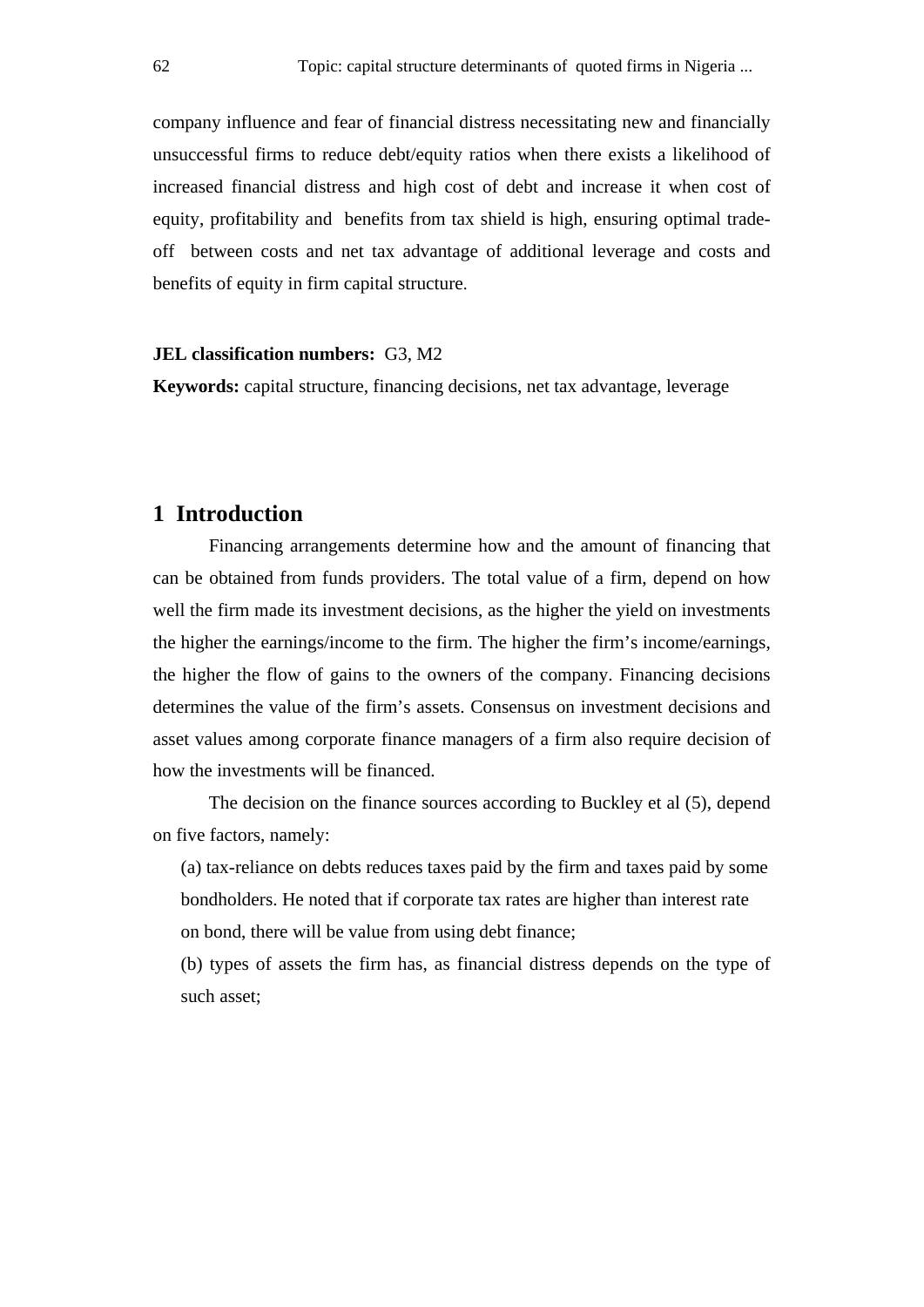(c) uncertainty of operating income as firm's in this situation have a high probability of experiencing distress even without debt; and

(d) the Pecking Order theory effect, in which firm's decide for and prefer internal financing to external financing irrespective of the cost of external financing.

(e) Cost-return payable on borrowed funds.

Decision on capital structure is a decision on a firm's debt/equity ratio. Finance managers choose the capital structure that maximizes the value of the firm for share holders. Conversely, changes in firm's capital structure hurt shareholders if the value of the firm decreases.

Ideally, Ross et al (17) suggested that the capital structure of a firm should be at the level where the debt/equity ratio makes the total value of the firm as big as possible. They opined that finance managers should choose the capital structure that they believe will have the highest firm value, because that will be more beneficial to the firm's stockholders.

Total firm value is a function of debt and equity. Assets available to a firm are applied in its business to generate a stream of operating cash flows. After tax payments, firms make distributions to the providers of its capital and retain the balance for its use in the business. If the firm is all equity financed, the entire after-tax operating cash flow each period accrues to the benefit of its share holders as dividend and retained earnings. Where part of the firm's capital was borrowed, it must dedicate a portion of the cash flow stream to the debt. The choice of a firm's capital structure determines the allocation of its operating cash flow each period between debt holders and share holders. Returns to debt and shareholders are costs to the firm. The total weighted average cost of raising capital, is the sum of the costs of both, denominated by the respective weights of each in the firms capital structure. Changes in the structure also lead to changes in this weighted cost of capital. Finnerty (7), noted that as a company increases its weight of debt in capital structure (leverage), its cost of equity and its cost of debt both increases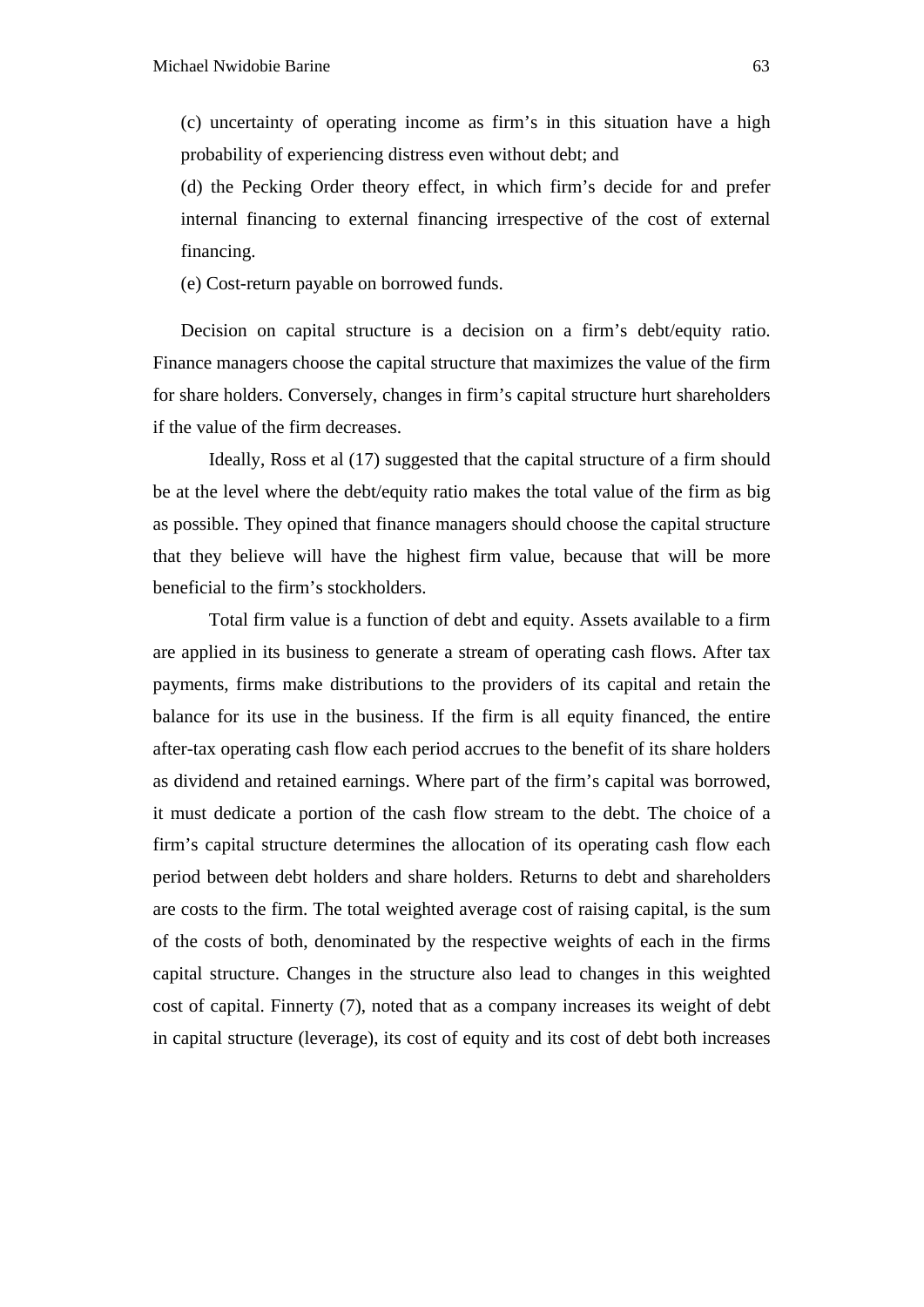because of the increase in financial risk. But for low degree of leverage, the cost of debt increases very little with increasing leverage. As a result, substituting debt for equity initially, according to him lead to a lower weighted average cost of capital. The savings resulting from substituting a cheaper source of funds for equity according to him, more than offset the increase in the cost of equity capital. Beyond this point, the increase in the cost of equity capital more than offsets the savings resulting from substituting a cheaper source of funds for equity. The adoption of an optimal capital structure is the adoption of that mix of equity and debt in a company to minimize its weighted average cost of capital and maximize its total market value.

Increasing a company's leverage, generally in corporate finance theory has two effects on its return on equity. As long as the company's return on assets exceeds its cost of debt, increasing its leverage will increase its return on equity. When its return on assets fall below its cost of debt, leverage reduces the company's return on equity. Secondly, it magnifies the impact of changes in the return on assets, on the company's return on equity than on the riskiness of their investment. In this situation, the increase in cost of equity will not be high enough to off-set the substitution of lower-cost debt for equity. Further increase in leverage, increases the riskiness of the company's at an accelerating rate.

A firm must strike a balance between the increases in use of debt in its capital structure to boost equity value and ensuring its weighted average cost of capital (WACC) is less than the return on assets.

As firms differ in sizes, operating environment and exposed levels of risk, the WACC for firms will also differ and expected returns on assets and equity will also differ from firm to firm, because of differences in operation, profit maximization strategies and shareholders expectations. These differences invariably suggest that different firms will have different optimal capital structures.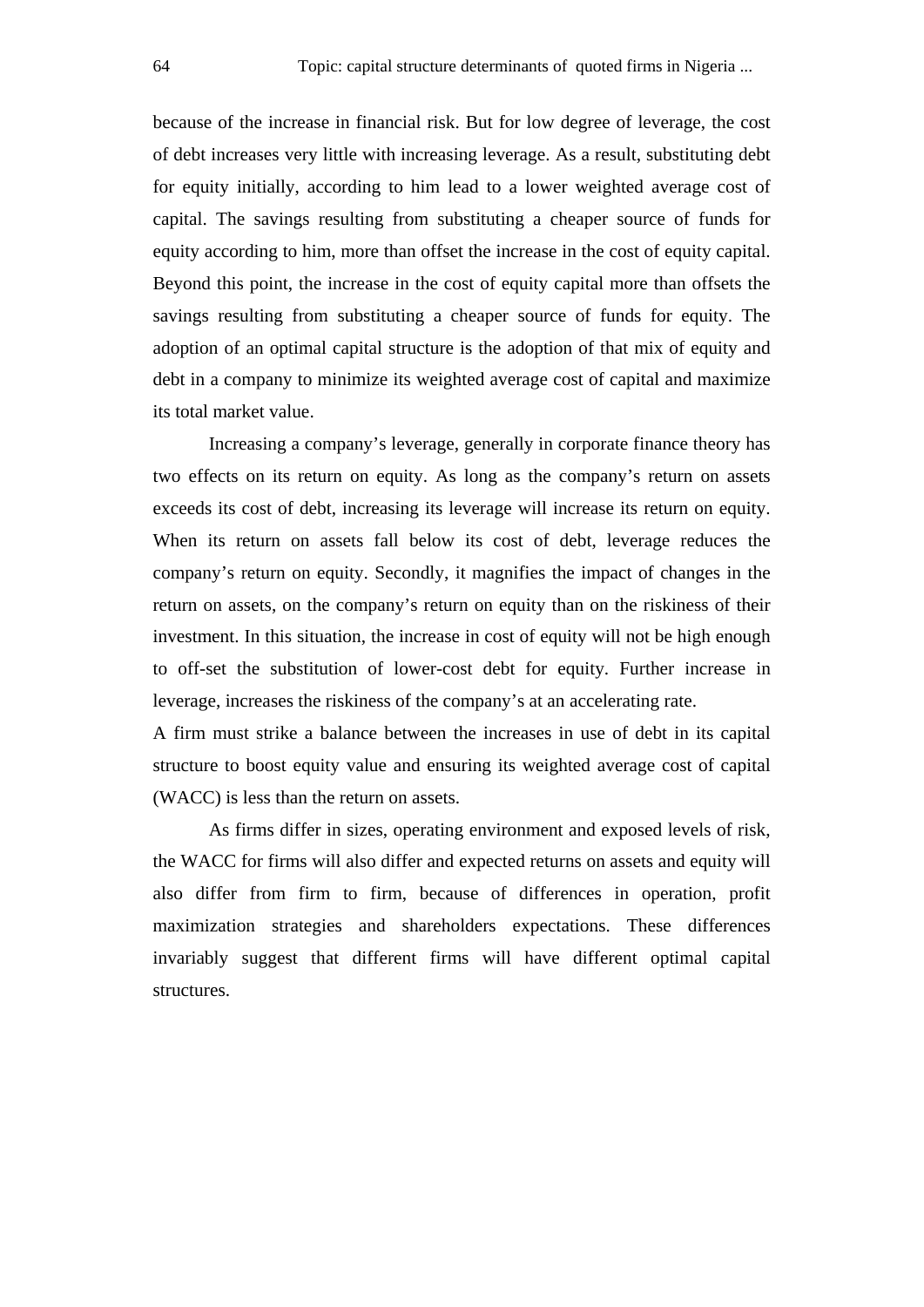#### **1.1 Objectives of the study**

The objectives of this study is to ascertain the determinants of firm capital structure of quoted firms in Nigeria and how these determinants influence the capital structures of these firms.

# **2 Theoretical framework and review of literature**

# **2.1 Theoretical framework:**

The capital structure a firm opts for is only a choice between debt and equity in financing long term investments. The amount of debt a firm uses for finance depend on the interest on debt, corporate income taxes, withholding taxes, personal income taxes, costs of financial distress, and covenant restrictions in other financing agreements, and other market imperfections. The lower the rate of interest on long term debts, the higher will be the desire of a firm to opt for it; but higher leverage increases the risk of financial distress. In the extreme, a firm may find it unable to meet its service obligations, and forced into bankruptcy by disappointed creditors. This normally led to substantial legal and administrative expenses and in addition, costs implicit in selling assets at distress prices. If not forced into bankruptcy, high leverage can make the firm's stock less attractive to investors as the probability of financial distress increases. By implication, the firm will be in difficulty raising further funds quickly on favourable terms; lenders will require higher interest rate; trade creditors will transact business with the firm on more stringent terms in addition to competitors' aggressiveness to exploit the firm's perceived financial weaknesses. For any particular company, there is an optimal capital structure that is determined by the trade-off between the net tax advantage of additional corporate leverage and the costs associated with increased likelihood of financial distress and reduced marketability of corporate debt that would result from additional leverage. An optimal capital structure of a firm is a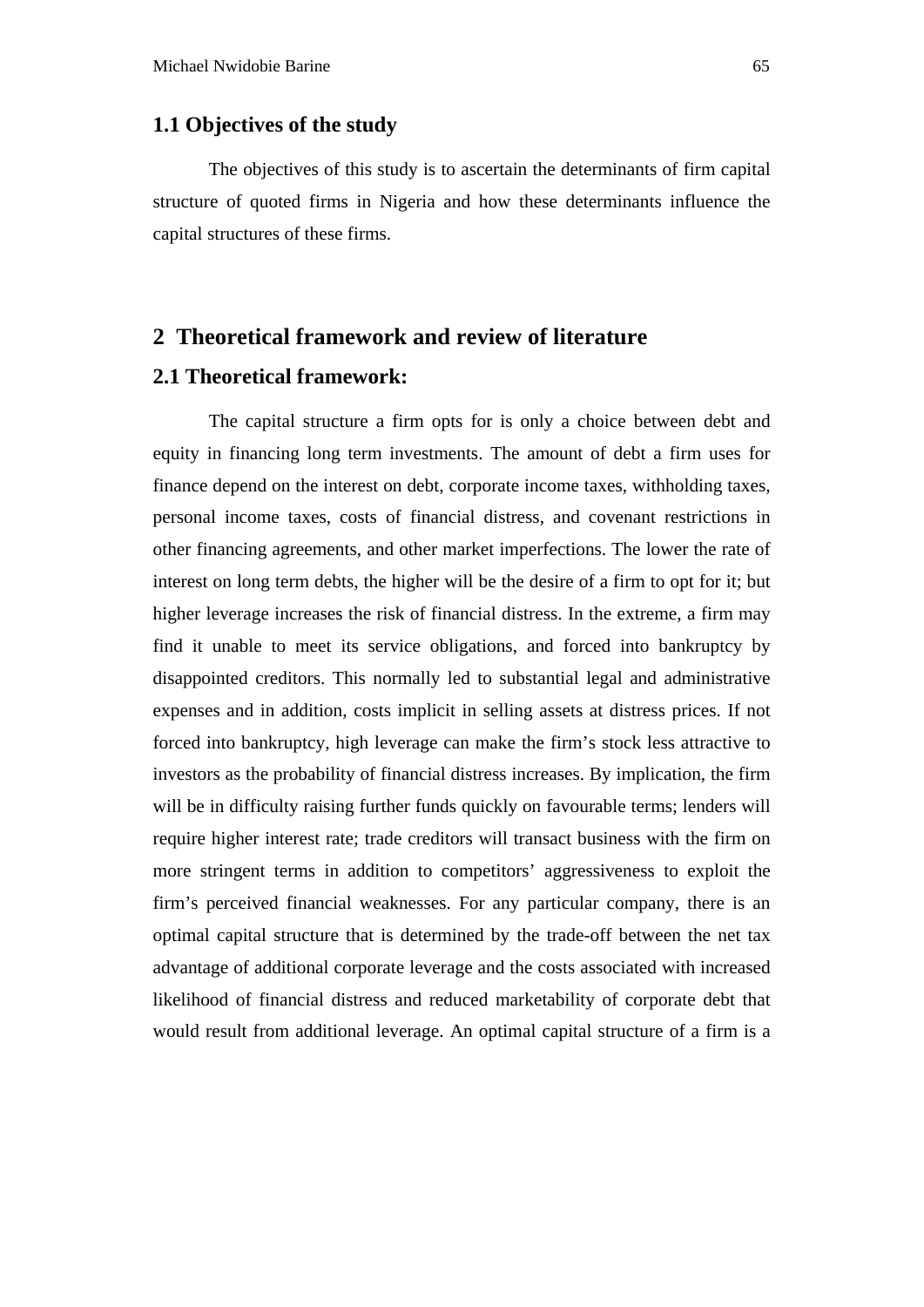function of its corporate tax shields, investment tax shields, bankruptcy costs, cost of finance and agency cost. Increasing the proportion of debt in a firm's capital structure, increases the firm value up to a point. Beyond that point, further increases in leverage increases the average company cost of capital and decrease the total market value of the firm. Firms lie at different points on this trade–off line.

## **2.2 Review of literature**

#### **2.2.1 Theories of firm capital structure**

Explanations of what determines a firm's capital are based on taxes, contracting costs, and information costs. Modigliani and Miller (14) in their contribution to capital structure discussion argued that investors value a company based on the operating profitability of its real assets. According to them, investors apply a capitalization rate to operating income which does not vary with the firm's degree of leverage. In their argument, the value of a firm depends on the size of its operating income stream, and not on how the income stream is divided between debt holders and share holders. Thus to them, if two companies have identical profitability but different capital structures, arbitrage among investors would ensure that the two firms have equal market values. Both concluded that capital structure does not affect firm's valuation because investors are able to substitute their own leverage for the firm's leverage, and if at no additional cost, then corporate leverage is of no value; securities are free of imperfections such as transaction costs; there is no cost of financial distress as bankruptcy penalties; and there are no taxes.

In reality, these are fallacies because the market has various degrees of imperfections; there are tax payments and bankruptcy penalties such as legal fees and the cost of disposing of assets at distress prices. The universally accepted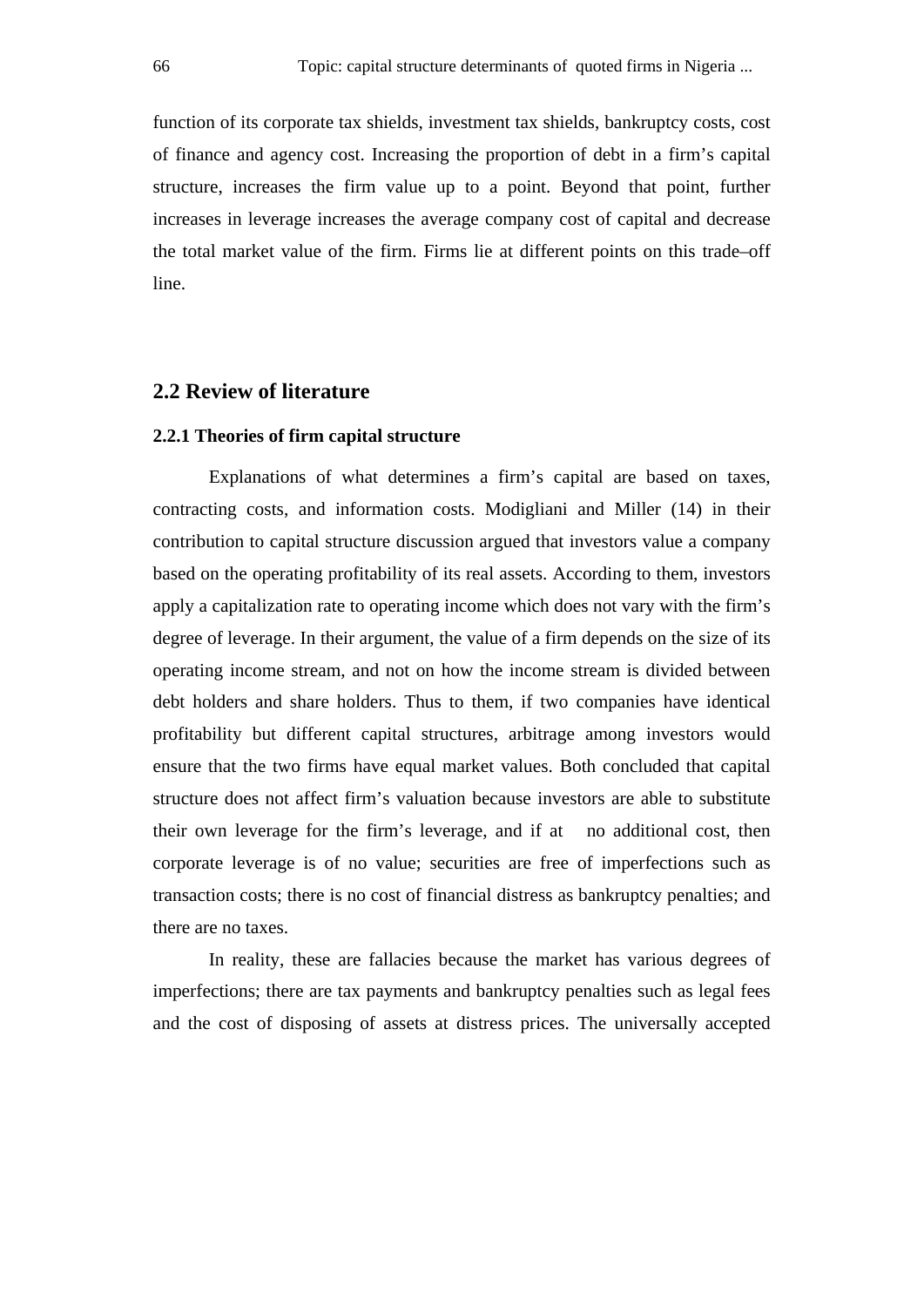theory of trade-off of debt for equity in capital structure, suggest a trade-off between the tax benefits of debt and a variety of costs as well as some benefits of incurring financial distress. Empirical evidences by Bradley et al (3), Long and Malitz(10), Titman and Wessels(18), and Rajan and Zingales(16), confirm the presence of trade-off in firms' capital structure.

Drawing from empirical evidences, Grinblatt and Titman (20) noted that firms in the same industry tend to choose similar capital structures. For example, financial services firms, tend to have high leverage ratios while makers of scientific equipment tend to have low leverage ratios indicating that optimal capital structure of firm's vary from industry to industry, reflecting the differential costs and benefits of debts which are related to a firm's line of business.

To De Angelo and Masulis (6), the value of a firm is a function of its capital structure. Masulis (21) continuing in this line of thinking, said a change in the debt tax shield affects the value of the firm. Thus a change in taxes affects the capital structure of a firm, as managers willing to take advantage of the tax shield realign their capital structure to take of its full advantage. In addition, they noted that investment tax shields are economically related to debt tax shields, thus investment tax shields indirectly determines the capital structure of a firm.

Warner (19) concluded from his study of railroad firms in USA that bankruptcy costs (at 1% of market value of a firm prior to bankruptcy), influences the capital structure of a firm. The higher the perceived costs of bankruptcy, the more restraint will a firm be toward debt financing.

#### **2.2.2 Determinants of firm capital structure**

The capital structure a firm opts for is only a choice between debt and equity in financing long term investments. The amount of debt a firm uses for finance depend on the interest on debt, corporate income taxes, withholding taxes, personal income taxes, costs of financial distress, and covenant restrictions in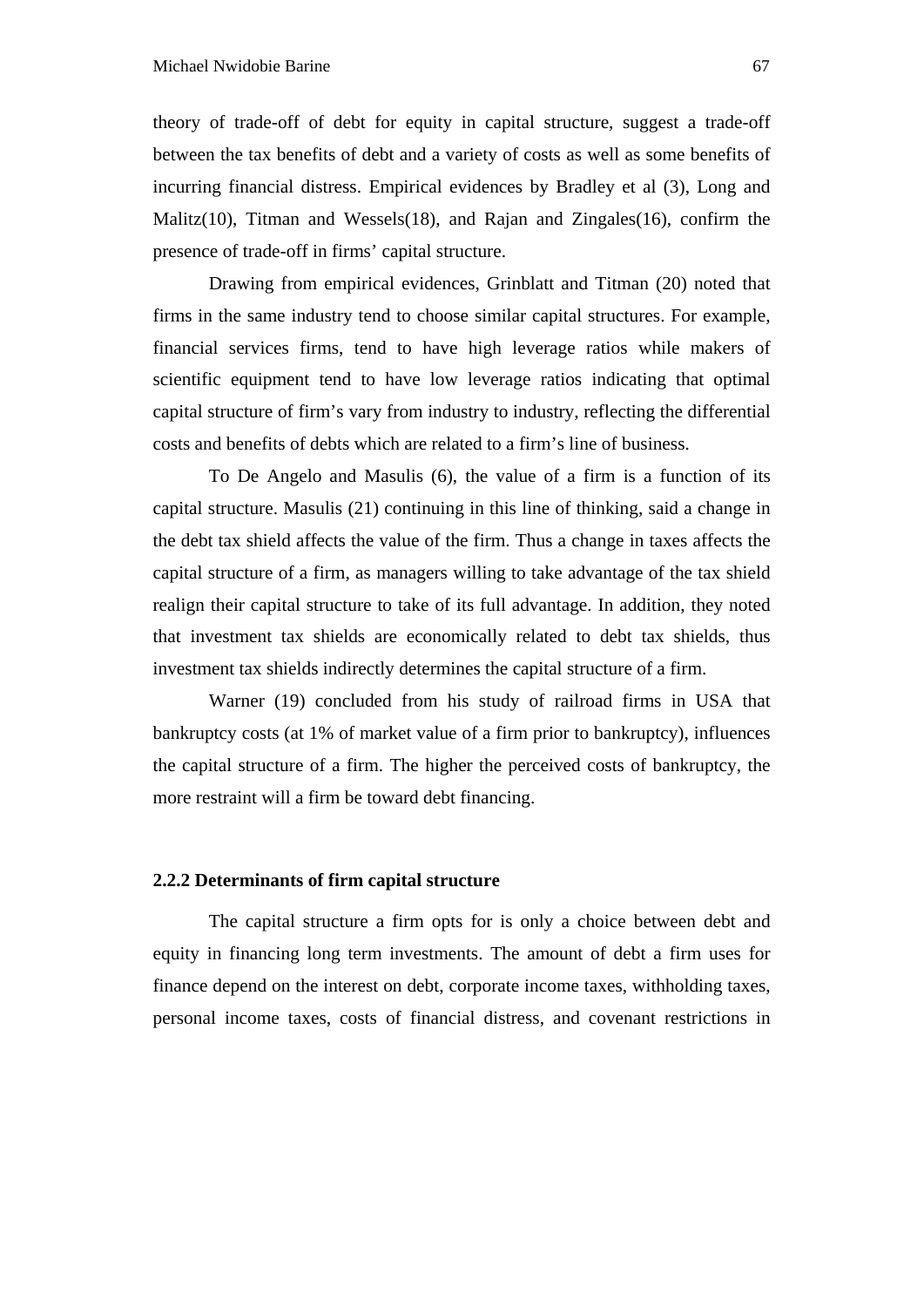other financing agreements, and other market imperfections. The lower the rate of interest on long term debts, the higher will be the desire of a firm to opt for it; but higher leverage increases the risk of financial distress. In the extreme, a firm may find it unable to meet its service obligations, and forced into bankruptcy by disappointed creditors. This normally led to substantial legal and administrative expenses and in addition, costs implicit in selling assets at distress prices. If not forced into bankruptcy, high leverage can make the firm's stock less attractive to investors as the probability of financial distress increases. By implication, the firm will be in difficulty raising further funds quickly on favourable terms; lenders will require higher interest rate; trade creditors will transact business with the firm on more stringent terms in addition to competitors' aggressiveness to exploit the firm's perceived financial weaknesses.

Higher leverage also increases the likelihood of tight covenant restrictions from lenders to protect their interests. These covenants according to Finnerty (7), are normally negative limiting the borrower's ability to incur additional debt, use of cash to pay dividends or make share purchases, mortgage assets, borrow through one of its subsidiaries, sell major assets, merge with or into another company or sell substantially all assets to another company, and sell assets and lease them back.

In addition, he noted that others require affirmative covenants which impose obligations on the borrower requiring the borrower to maintain properly, its properties; keeping accurate financial records; complying with applicable laws and regulations; payment of taxes; and at times the requirement to furnish lenders with financial statements at regular intervals. Interest payments are tax deductible, and impart a bias in its favour.

The withholding or personal income taxes, different from corporate tax rates, treats interest income and equity-related income differently. Long term gains are taxed at a lower rate than interests and dividends, and also differed until the gain is realized. The lower the personal income taxes compared to corporate taxes,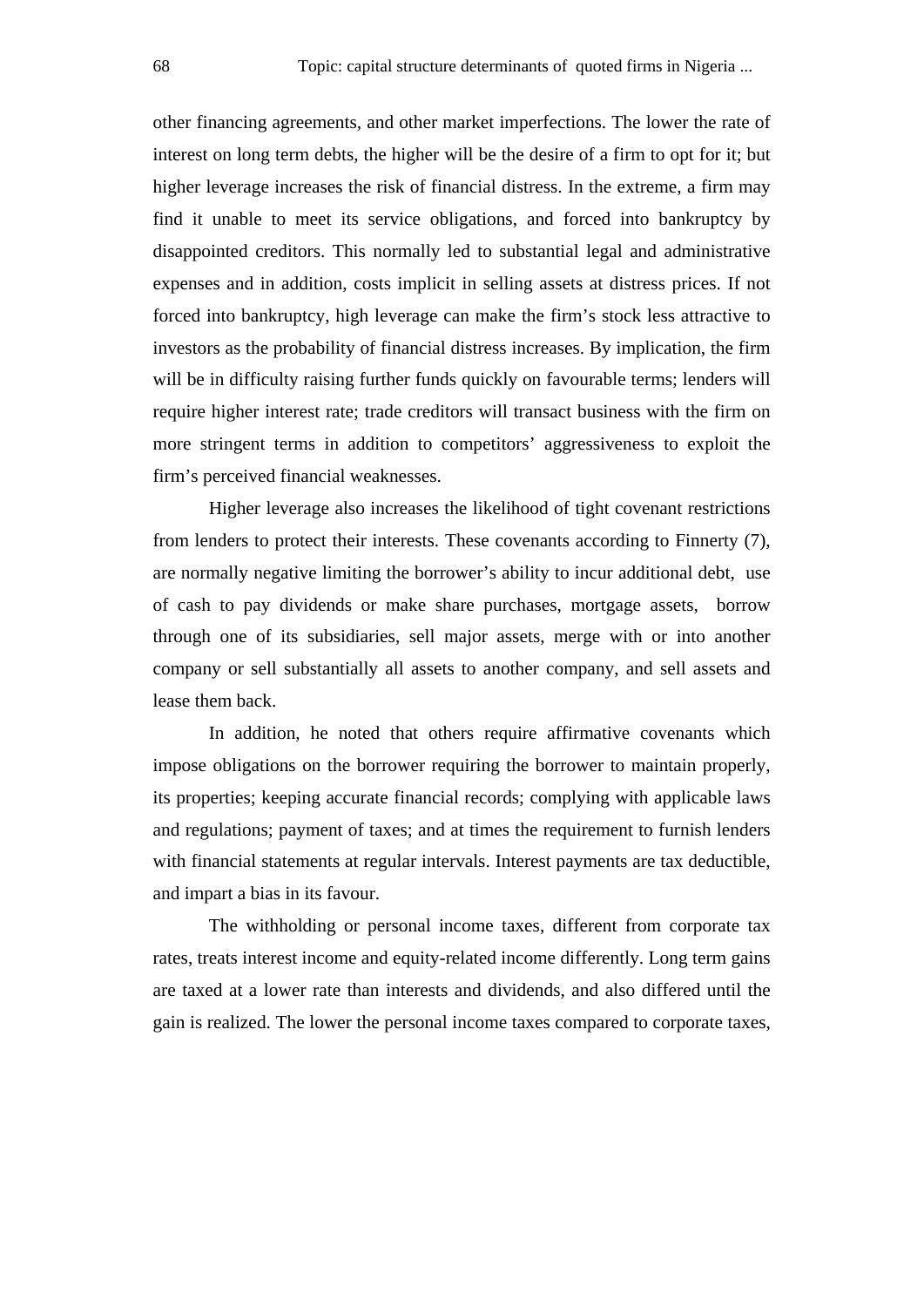the better for the firm to use debt. An increase in the degree of leverage in a company's capital structure increases the variability of the returns to its share holders, a financial risk, which also affects debt holders. The higher the financial risk of a firm, the lesser the ability of the firm to borrow more funds. Thus, a low operating risk company would support higher leverage because of its capability of taking on a higher degree of financial risk.

The proportion of funds raised through equity depends on the expected income streams to investors from such issue, security of such investments, its marketability and withholding and capital gains taxes payable on such investments. These factors indirectly affect the amount of equity finance that is available to a firm.

Business strategy a firm intends to adopt also determines its capital structure, so also the activities of customers, suppliers, employers and government (when financial guarantees are involved).

 The Modigliani-Miller (14) theorem on capital structure and firm value, though commendable was described by them as too abstract. Grimblatt and Titman (20) described the real world as very different from the frictionless market model set forth by Modigliani and Miller (14). Frictions abound in the market in which managers can create value for their firms by making astute financing decisions. One of such frictions is tax (corporate and personal). From basic financial theory, taxes have a major effect on cash flow of firms, and as a result, strongly influence capital structure decisions. The tax-deductible nature of debt interest favours debt financing. Since interest expense is tax deductible, firms reduce their tax liabilities and increase the amount distributable to its shareholders by issuing additional debt. This favour will increase the preference for debts by managers, and increasing the proportion of debt in a firm's capital structure.

Personal income tax bracket to which an investor belongs, determines his predilection for income taxable under personal income tax Act or the capital gains tax Act. Grimblatt and Titman (20), noted that investors who pay high personal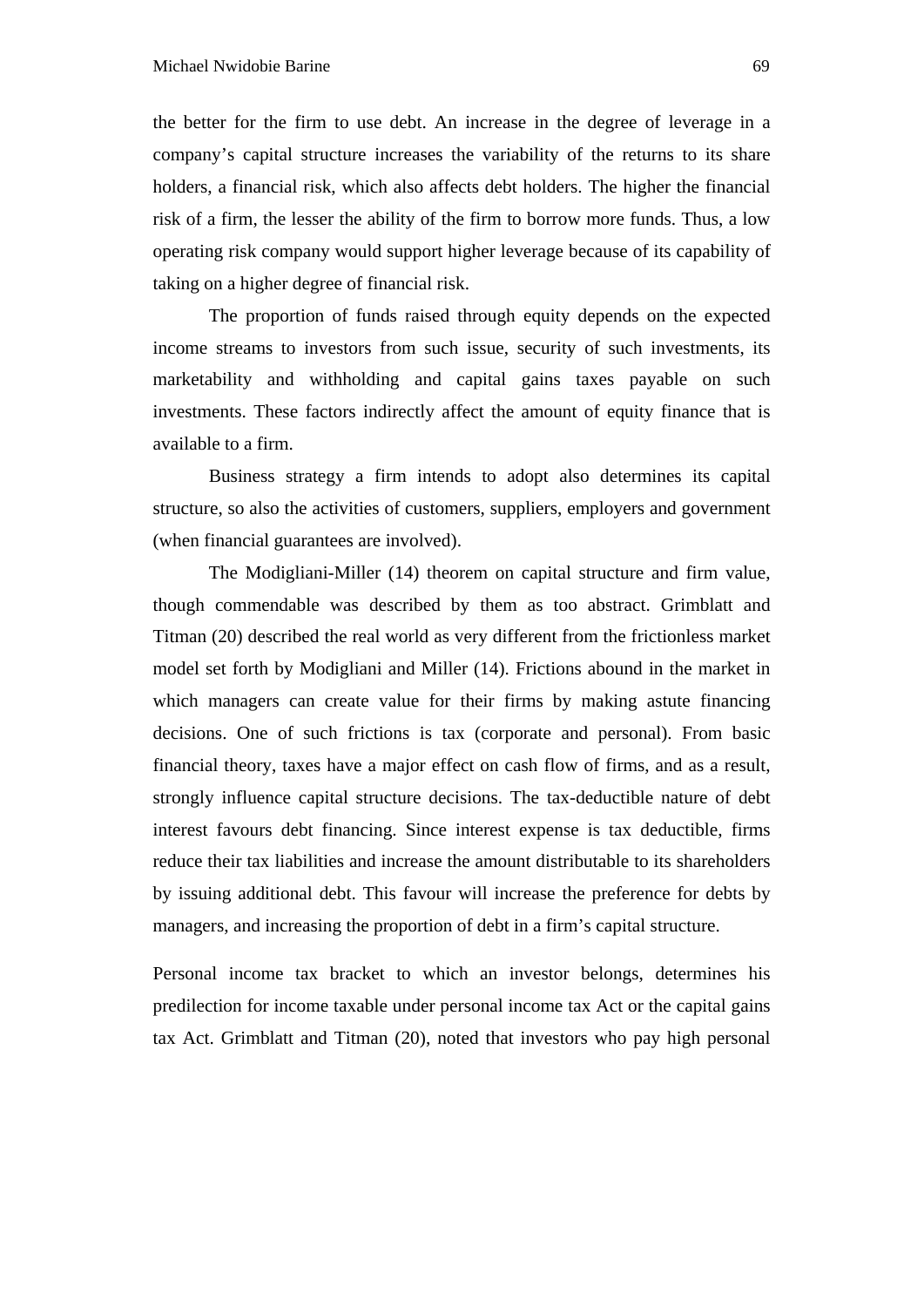income tax prefer to receive their income in the form of capital gains; because the gains can be deferred and taxable at lower rate (10% in Nigeria). With a high proportion of a firm's shareholders in this tax bracket, such firm will prefer to reinvest its earnings in high return bearing investments, boost the value of the firm and share value to maximize gains to equity holders. This financing plan will favour the use of retain earnings for financing investments, instead of debt. Invariably, such firm will have a high proportion of its financing from shareholders fund. Thus personal taxes, as corporation tax, alter firm capital structure. The preference for capital gains by equity holders is deduced as the reason for some preferring firms with low level of leverage.

Miller (11) relaxing the no tax assumption of Modigliani and Miller (14), concluded that the tax deductibility of interest on debts, favours the use of debt financing. He also agreed that the favourable tax treatment of income from stocks, lower the required rate of return on stocks and thus favour the use of equity financing. Though there is no consensus among researchers on the net tax effects of these two factors, most of them believe that interest deductibility has the stronger effect. Hence tax systems favour corporate debt (Brigham et al, 4). They however, added that this effect is reduced by the lower capital gains tax rate (10% in Nigeria).

From financial theory, we know that debt has tax advantage, yet firms are judicious in their use of leverage. Higher leverage increases the risk of financial distress. In the extreme case, a company that is highly leveraged will find itself unable to meet its debt service obligations and can be forced into bankruptcy by disappointed creditors Finnerty (7). This, he added, often lead to substantial legal and administrative expenses as well as costs implicit in selling assets at distress prices. When not forced into bankruptcy, high leverage can impose significant costs on the firm; investors may likely find the firm's stock less attractive as the probability of financial distress increases; the firm may find it difficult to raise funds quickly on terms acceptable to it; lenders may require higher interest rate, if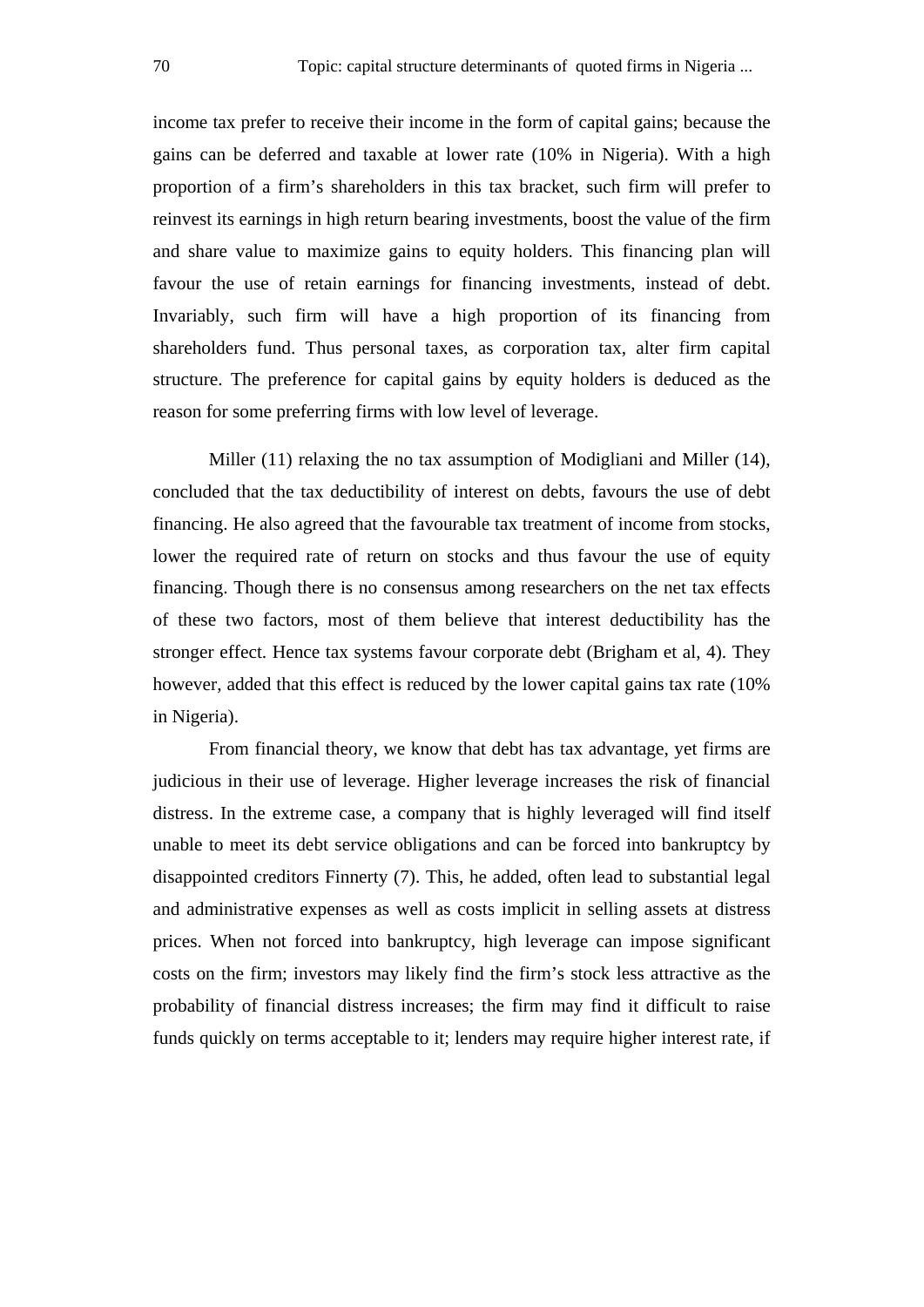they are willing to lend at all; and trade creditors may require stringent terms before advancing credit to the firm. In addition, competitors may become more aggressive in order to exploit the firm's perceived financial weakness. This fear of bankruptcy and its attendant costs limit the use of more debts and thus restrict adjustments in firm capital structure in favour of debt.

Higher leverage increases the likelihood of lenders requiring tight covenant restrictions in dealings with firm customers to protect their interest. This may include restrictions on taking more debts, which will affect a firm's capital structure which would have being in favour of debts (Graham and Harvey, 8).

Market imperfections according to Finnerty (7), work in opposite direction to a firm's capital structure decisions. To him, many institutional investors, particularly pension funds, are restricted in their level of stock and bond investments. Capital structures of such firms are determined by the level of investments they are restricted to. The desire to change firm capital structure in favour of debts will not be possible.

The Nigerian capital market is a platform for raising funds for financing purposes. Both debt and equity instruments are traded in the market. Specifically, these are the fixed income securities (bonds issued by the federal, state and local government bonds, corporate debentures and preferred stocks), variable income securities (common stock) and derivates. (Osaze, 15). The desire of firms to raise funds from the Nigerian capital market is allegedly hampered by the stringent listing requirements and high floatation cost currently, at 5.4% of raised funds, these reduces the ability of firms to raise funds via equity issues, and undertake changes to their capital structures. Thus equity financing of firm will be restricted to only contributed funds by promoters of the firm. These stringent requirement accounts for the paltry 214 equities traded on the Nigerian Stock Exchange. High interest rates of banks on loans average averaging 22% in the Nigerian financial market, adversely affects firms willingness to alter its capital structure in favour of debt issues.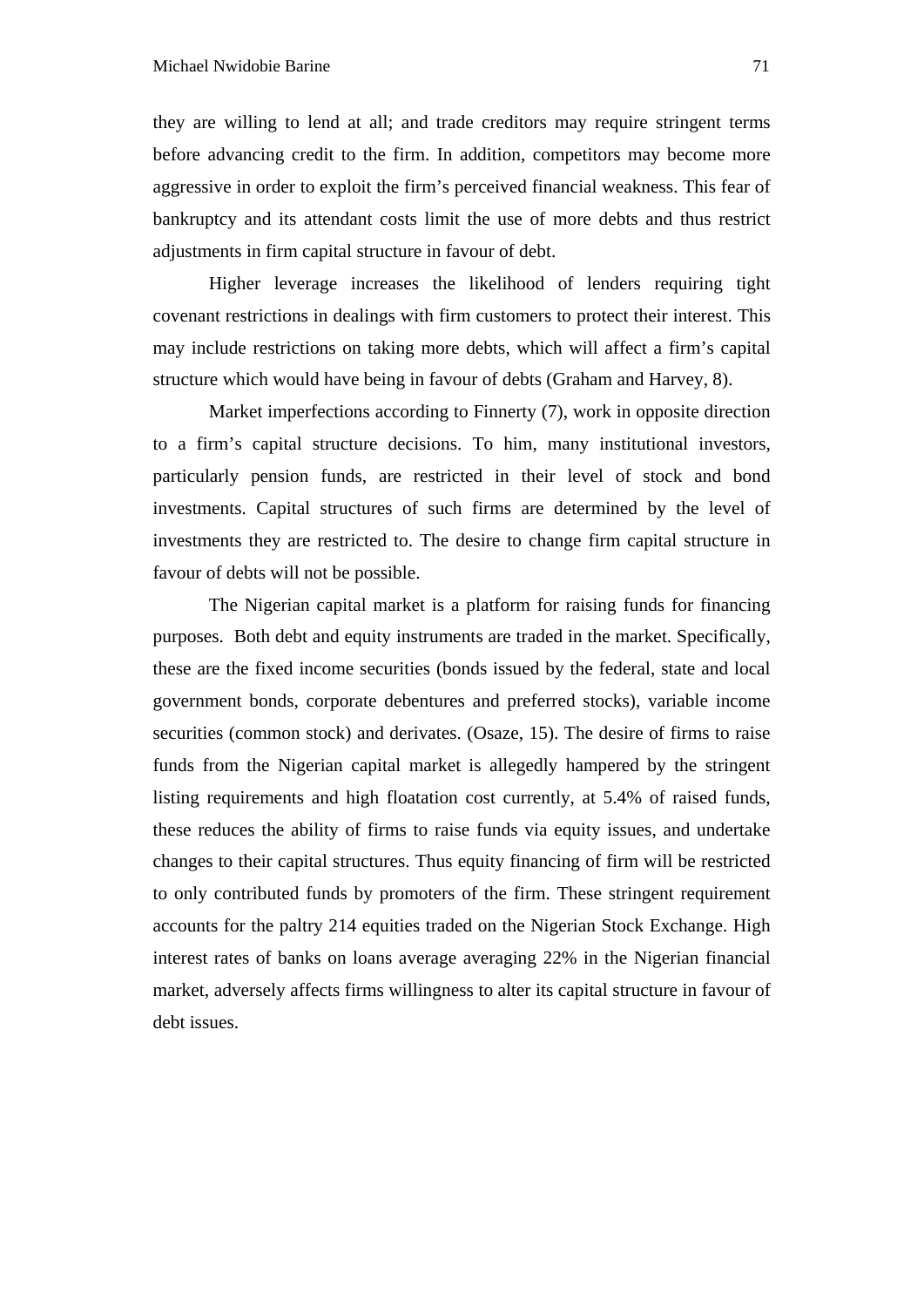On the fixed income securities, the market is inactive because of the long term risk aversion of Nigerian investors. This affects the ability of a firm to raise debt in its capital structure. Thus the dynamism expected in firm structure occasioned by changes in objective, strategies and fiscal policies are not witnessed in quoted firms in Nigeria.

#### **2.2.3 Optimality and dynamism of firms' capital structure**

The total financing of a firm is the sum of debt and equity. The amount obtained of each is a function of its cost, objective of the finance managers, agency costs, bankruptcy costs, and effective use of tax shields available to the firm. Small firms are observed to be riskier than larger firms; thus the cost of obtaining finance from debt will be higher. Levered firms have an element of risk. The expected earnings from a security are a function of the risks associated with the security. Thus the higher the level of leverage, the higher the risk and expected returns from that security. In addition, higher leverage increases bankruptcy cost (Baharuddin et al, 1). As the level risk is unique to a firm, so is the expected return on security instrument issued by such firm. Prudence in corporate financial management requires firms to minimize risk while improving on earnings.

The advantage of tax shield of debt financing increases the value to a firm, and the level of risk unique to it. Prudence requires a firm to balance the gains from tax advantage with the cost of future financial distress that will be occasioned by the debt itself. As risk levels differ among firms, with different levels of advantages from tax shields, different levels of trade-off of tax shield and cost of financial distress, different levels of agency cost, so will be the different levels of debt financing in firms. Invariably, each firm will have a level of financing mix optimal to it. Different levels of financing mix results in different capital structures for different firms. Thus, for any particular company, there would appear to be an optimal capital structure that is determined by the trade-off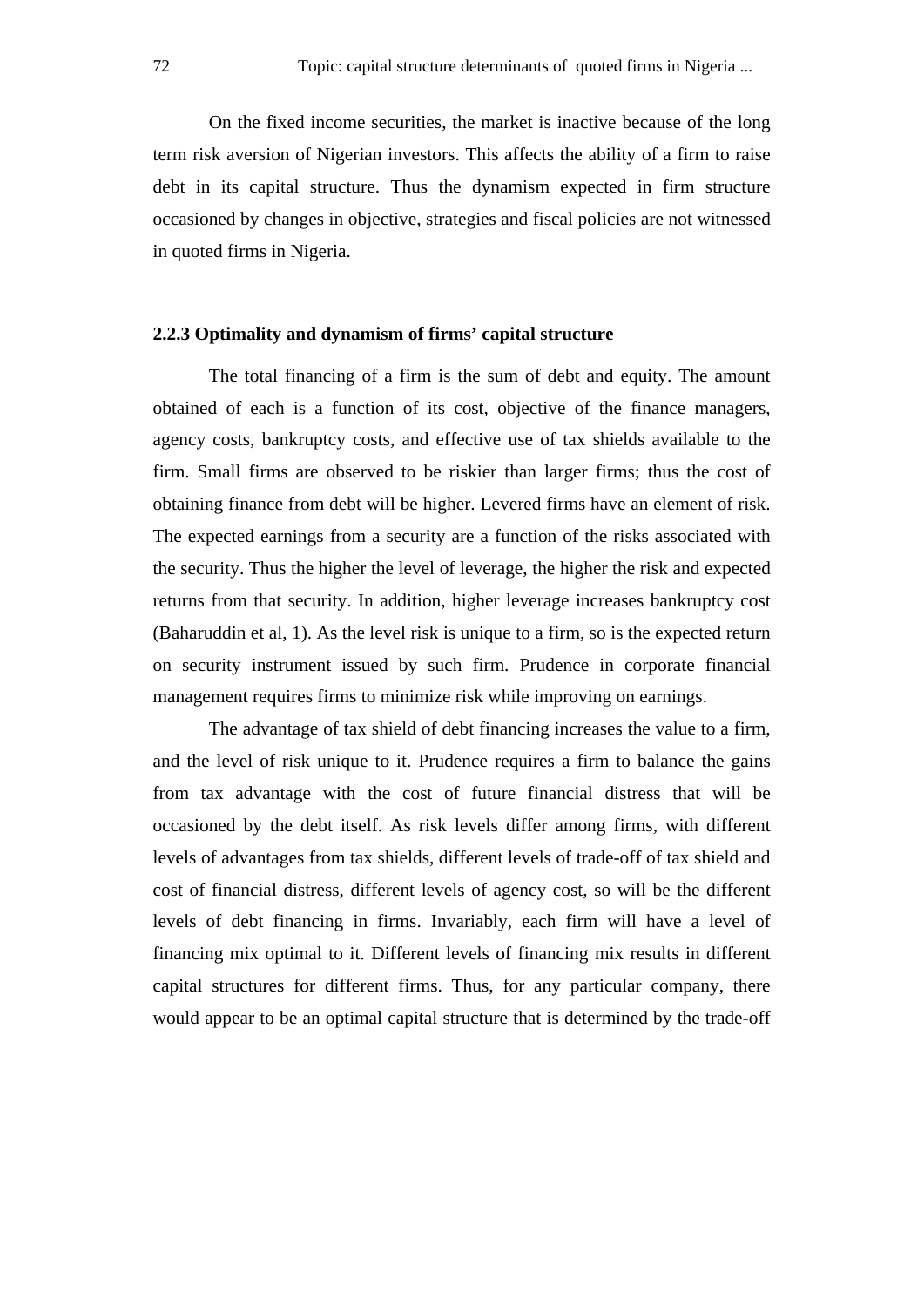between the net tax advantage of additional leverage on one hand, and the costs associated with increased likelihood of financial distress and reduced marketability of corporate debt that would result from additional leverage on the other.

Companies exercise great care in choosing an appropriate capital structure. The choice from the above analyses may seem difficult because it involves complex factors, which impact is under debate in corporate finance theory. In principle, Finnerty (7) recommended that a firm should balance the net advantage of additional leverage against additional costs that would result. Unfortunately, the net advantage to a particular company's shareholders of an increase in corporate leverage: the change in the present value of the expected costs of financial distress, and the cost of reduced marketability of a firm's debt do not lend themselves to precise measurement. He suggested the use of judgment in the choice of capital structure, and for any firm a range of reasonable capital structures instead of a singular structure.

The choice of a particular mix of financing in a period does not prelude the firm from deciding for a different mix in another period when circumstances that warranted the earlier choice no longer exist. Increase in company tax rate, reduction in withholding taxes and decrease in cost of debt will require an adjustment to the financing structure to accommodate more debt, as such will increase the value of the firm. On the other hand, a decrease in withholding tax and increase in cost of debt will require an adjustment in the financing structure of the firm to accommodate equity finance because of the higher after-tax cost of debt. This need for dynamics in the capital structure of a firm according to Grimblatt and Titman (20), confirms the static capital structure theory as capital structures are optimized period by period. To harness the benefits of the theory, they advised firms to weigh the cost of having too much debt when they are doing poorly against the tax benefits, and when they are doing well to arrive at their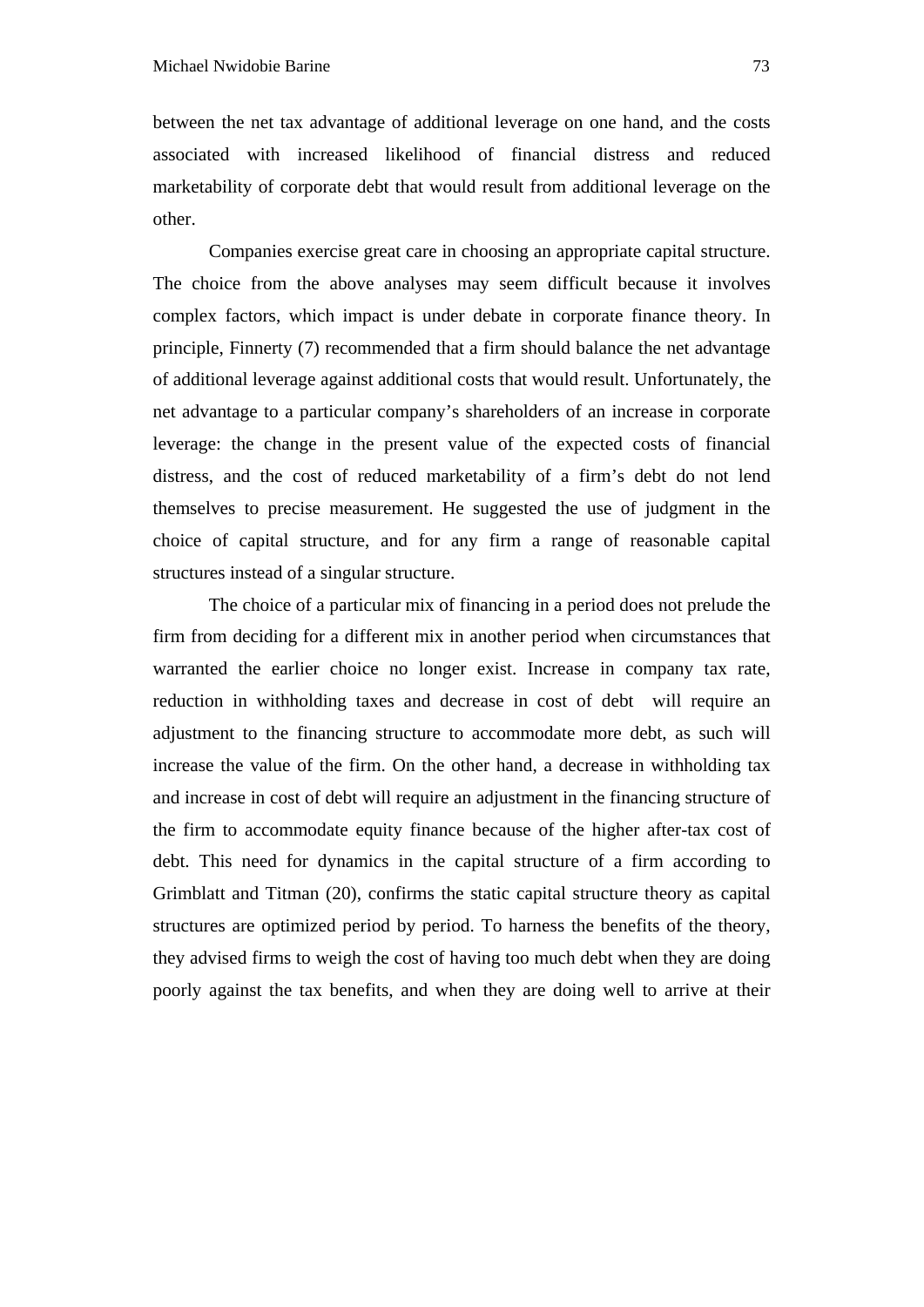optimal capital structure. Thus optimal capital structure of a firm varies from time to time. A structure optimal in a period may not be optimal in another period.

Buckley et al (5), noted that changes in capital structure benefit the shareholders if and only if the value of the firm's increases. Conversely, these changes will hurt them if it decreases. They advised managers to choose the capital structure that they believe will give the highest firm value because this will be most beneficial to the firm's shareholders.

# **3 Methodology**

#### **3.1 Population of the study**

The population for this study is all the non-bank quoted firms in Nigeria. Banks were excluded because their capital structures are exogenously determined by the monetary regulatory authorities with no reference to the investment, operational and fiscal considerations of these banks.

# **3.2 Study sample**

One firm with the highest capitalization was selected from each of the thirteen Nigerian Stock Exchange categorization (except the banking sector), with additional two each from the healthcare and foods and beverages, and additional one from the breweries categories for the study.

#### **3.3 Data collection and description**

Data for this study were obtained from annual reports of respondent firms and administered questionnaires on respondent quoted firms covering 2008 to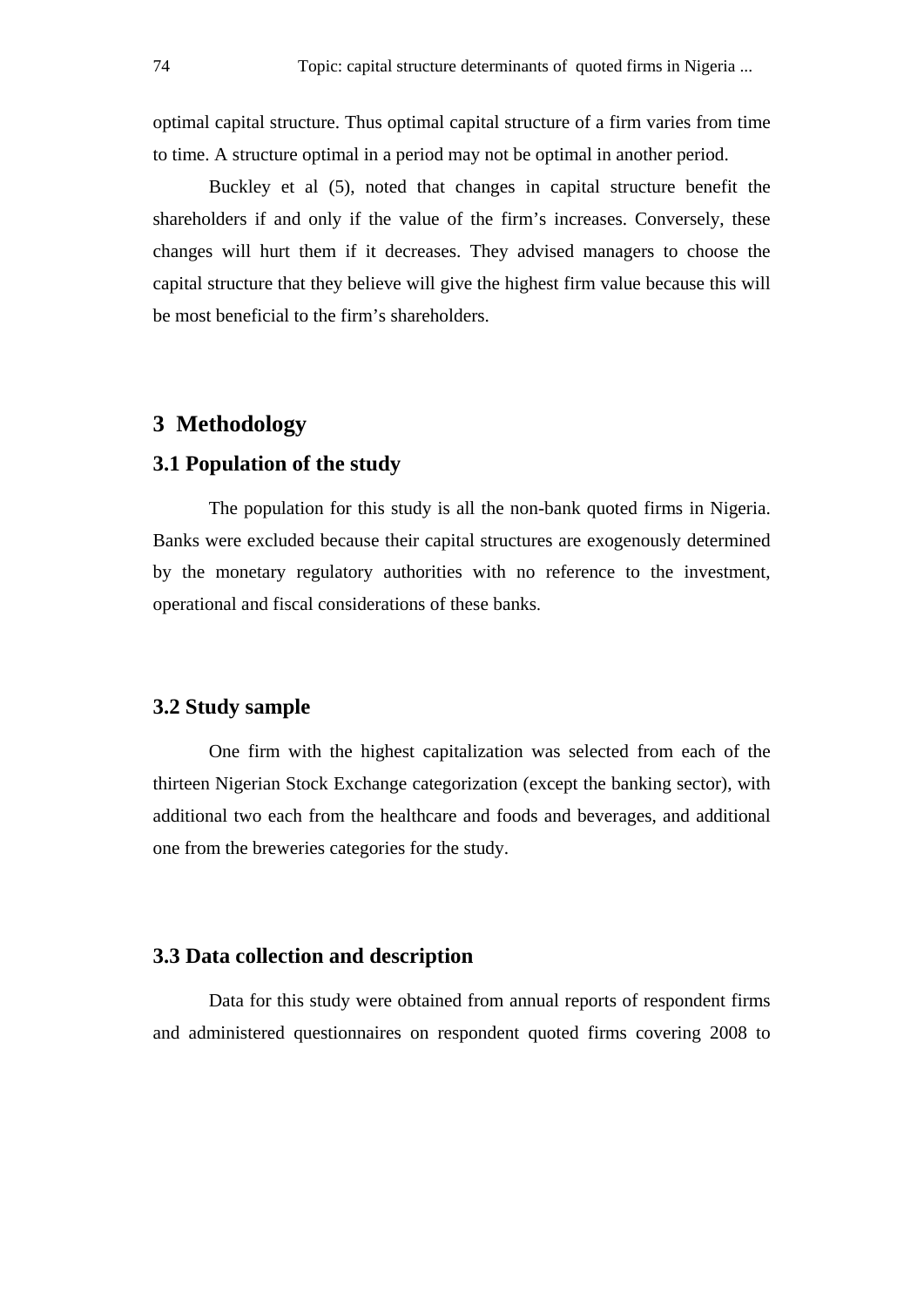2010. Identified factors (cost of debts, COD; cost of equity, COE; benefits of tax shield, DTS; covenant restrictions in debt agreement, CRDA; firm dividend policy, FDP; parent company influence, CPI; corporation tax, CTR; fear of financial distress, FIND; competitors' structure, COS; and profitability, PFT) and regressed on the debt-equity ratios of the firms.

#### **3.4 Data analysis**

The multiple regression model is employed for this study for identifying the determinants of capital structure of quoted firms in Nigeria. Regression results show that capital structure of quoted firms in Nigeria is determined by the model:

DEQ= - 4.812 - 1.066COD + 0.44COE + 1.650DTS + 0.644CRDA + 0.78 FDP – 0.591PCI -0.530FIND + 0.649COS + 0.163PFT

with  $R^2$  of 0.834 significant at 0.043 (in table 2 in appendix).

|              |             | Unstandardized |            | Standardized |          |      |                                |        |
|--------------|-------------|----------------|------------|--------------|----------|------|--------------------------------|--------|
| Model        |             | Coefficients   |            | Coefficients | T        | Sig. | <b>Collinearity Statistics</b> |        |
|              |             | B              | Std. Error | Beta         |          |      | Tolerance                      | VIF    |
| $\mathbf{1}$ | (Constant)  | $-4.812$       | 12.028     |              | $-.400$  | .001 |                                |        |
|              | <b>COD</b>  | $-1.066$       | .659       | $-1.089$     | $-1.617$ | .015 | .052                           | 19.095 |
|              | <b>COE</b>  | .444           | 1.572      | .114         | .283     | .006 | .146                           | 6.841  |
|              | <b>DTS</b>  | 1.650          | .691       | 1.570        | 2.389    | .048 | .055                           | 18.172 |
|              | <b>CRDA</b> | .644           | 1.414      | .260         | .455     | .003 | .073                           | 13.709 |
|              | <b>FDP</b>  | .078           | .772       | .025         | .101     | .002 | .386                           | 2.591  |
|              | <b>PCI</b>  | $-.591$        | .359       | $-.616$      | $-1.645$ | .001 | .169                           | 5.900  |
|              | <b>FIND</b> | $-.530$        | .699       | $-.422$      | $-.758$  | .004 | .077                           | 13.066 |
|              | $\cos$      | .649           | .674       | .350         | .962     | .003 | .179                           | 5.577  |
|              | PFT         | .163           | 1.037      | .040         | .157     | .008 | .371                           | 2.694  |

Table 1: Regression coefficients of determinants of firm capital structure

a Dependent Variable: DEQ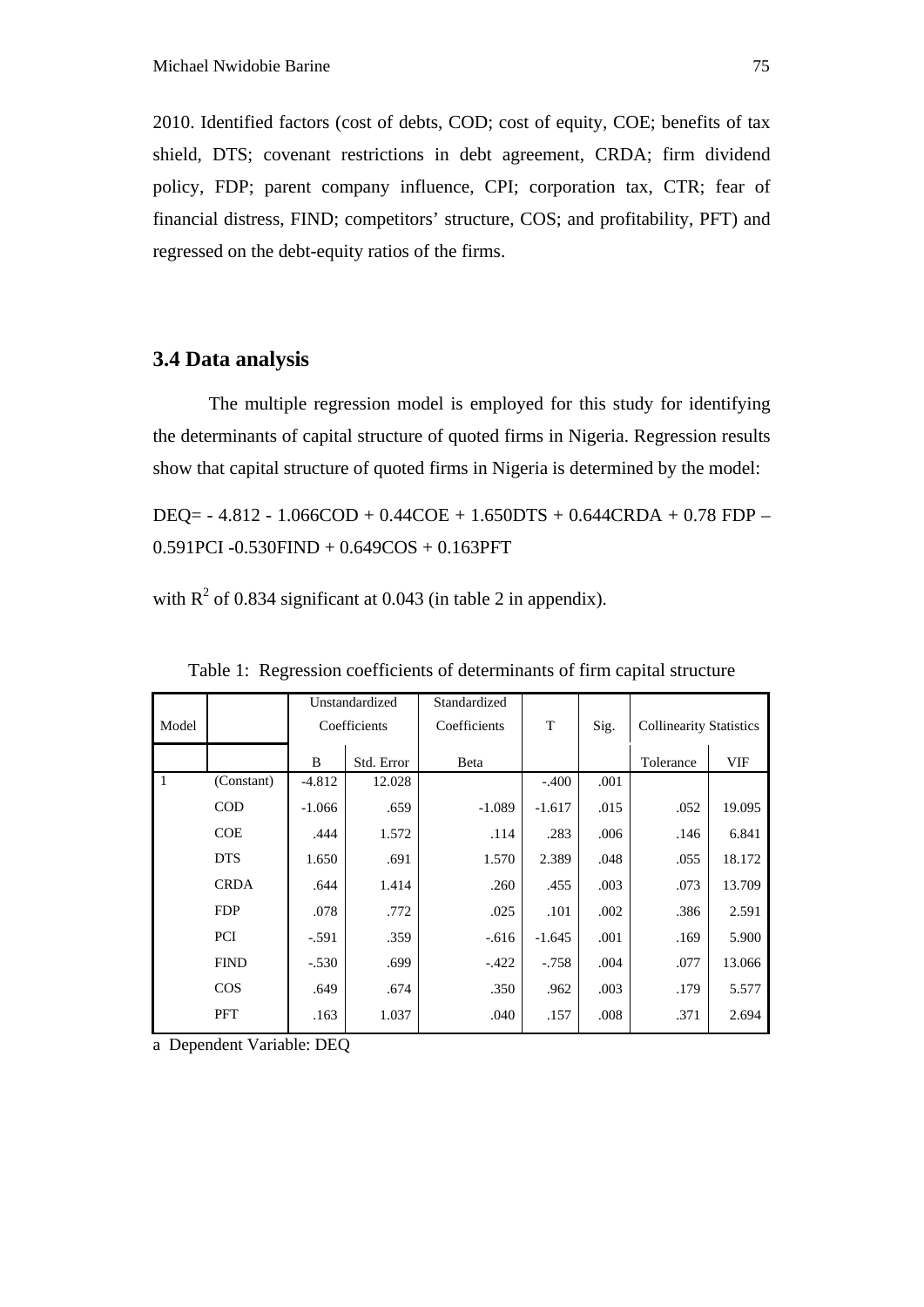# **4 Discussion of findings, lessons therefrom for corporate finance decisions and conclusions**

#### **4.1 ANOVA result**

The resultant regression equation with  $R^2$  of 0.834 is significant at 0.043 (table 2 in appendix) indicating a high predictive value of debt/equity ratios of quoted firms in Nigeria using the model.

## **4.2 Regression results**

Regression results significant at 0.05 show that capital structures of quoted firms in Nigeria (measured by debt/equity ratios) is positively determined by the cost of equity, existence of benefits of debt tax shield, profitability and firm dividend policy implying that the higher the cost of equity, existence of benefits of debt-tax shield and level of operating profits the higher the debt/equity ratio of the firm. Thus debts in firm capital structure increases as firms replace expensive equity with a comparatively less expensive debt; use more debt when debt-tax shields exists with higher levels of profit capable of increasing the times interest earned, leaving more income to meet other expenses.

Positive changes in firm dividend policy (measured by dividend pay-outs) increases debt/equity ratio implying that the higher the amount paid out to shareholders as dividend, the more the firm will seek external financing for investments as retained earnings will be unavailable. The positive relationship between firm debt/equity ratios of sampled firms and competitors' capital structure (measured by the debt/equity ratios of competitors) implies that firms pattern their capital structures after that of competitors, holding on to financing patterns as they operate in similar business environment ensuring they do not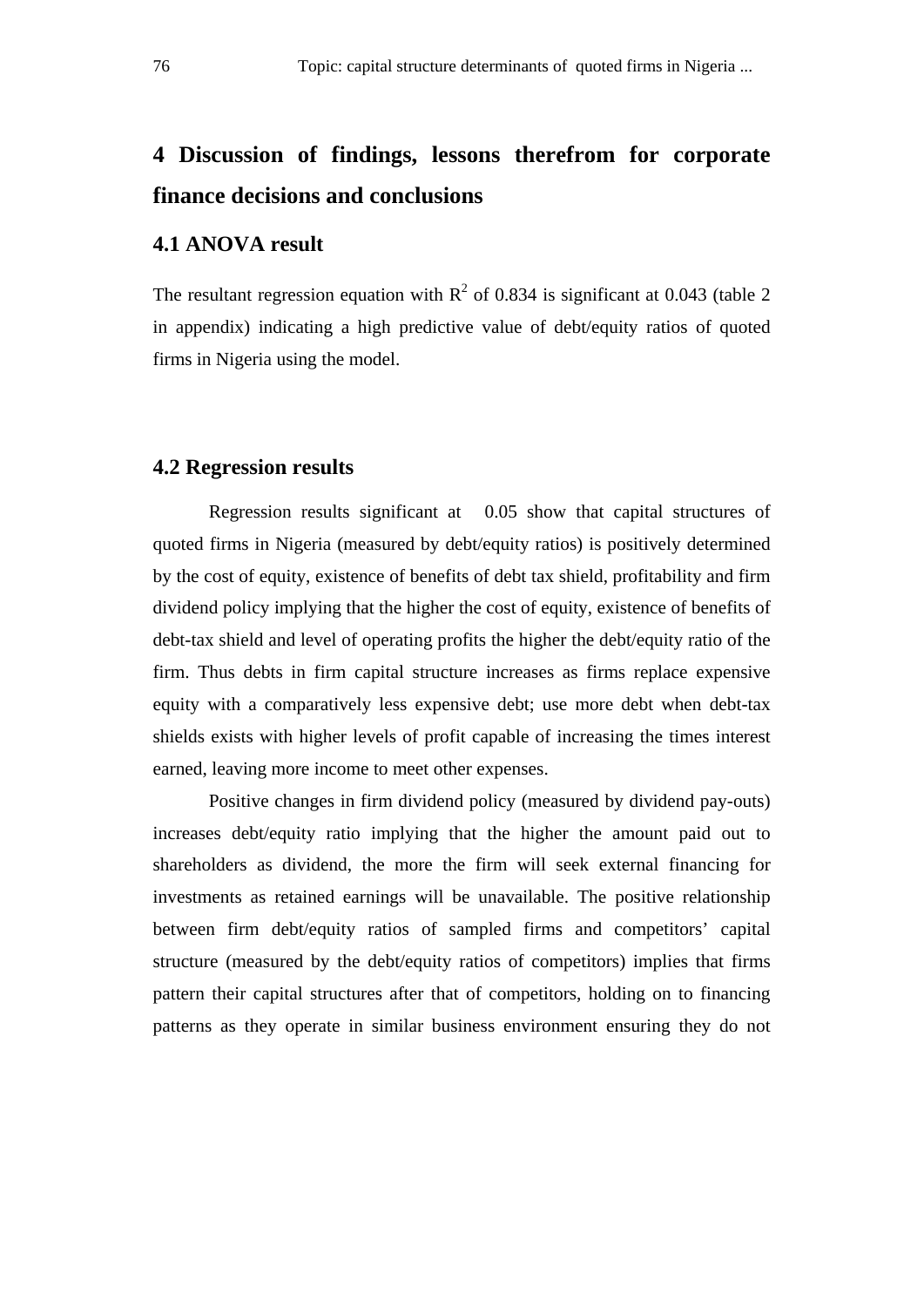deviate significantly from their debt interest expense and dividend payment structure maintaining/increasing profits and market shares. Positive relationship existing between covenant restrictions in debt agreement and firm debt/equity ratio counter established finance theory as its existence should reduce debt in firm capital structure.

Cost of debt, parent company influence and fear of financial distress inversely affect firm capital structure. Thus the higher the cost of debt, increased possibility of financial distress and heightened caution from parent company (where there exists the likelihood of local debt exceeding foreign contributed capital increasing risk of liquidation and subsequent loss of their investment), reduces the amount of debt in firms' capital structure.

The regression operation excluded corporate income tax from the model implying its non-importance in itself in determining firm capital structure but on the benefits of the tax.

Corporate financial managers should ensure that identified positive determinants should positively determine their firm capital structures and identified negative determinants, negatively determine their firm capital structures as sampled firms have no history of financial distress and shareholders' complains of firm dividend policies.

# **4.3 Test for multicollinearity**

The variance inflation factor (VIF), in table 1, of 5 identified determinants (COE, FDP, FCI, COS and PFT) are less than 10 evidencing low level of multicollinearity among these variables. VIF values of 19.055 for COD, 18.172 for DTS, 13.109 for CRDA and 13.066 for FIND, in Table 1, evidences levels of multicollinearity among the variables though low.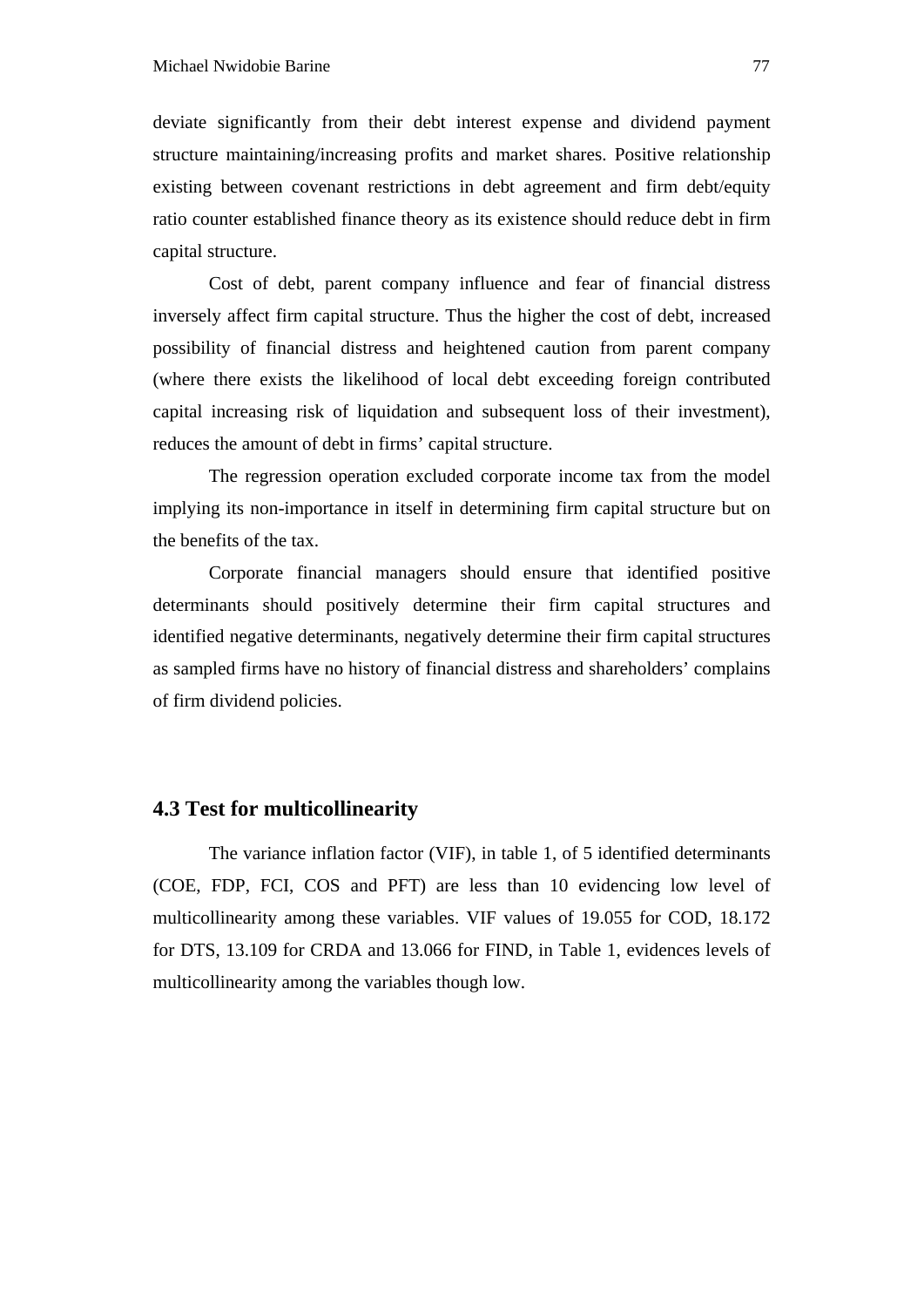# **5 Recommendations**

For a firm to obtain an optimal capital structure, finance managers of quoted firms in Nigeria should:

- (a) reduce debt in the capital structure of their firms when there exists a likelihood of increased financial distress and high cost of debt;
- (b) increase debt in the capital structure of their firms when cost of equity, profitability and benefits from tax shield is high;
- (c) ensure optimal trade-off between costs and net tax advantage of additional leverage and costs and benefits of equity in firm capital structure;
- (d) ignore corporate income tax itself in determining their firm capital structure

but take cognizance of tax benefits of debt in their firm capital structure;

(e) identify his firm's operating risk using ratio analysis, a successful firm with similar characteristics, and adopt its capital structure, as competitors' capital structures positively affect firm capital structure.

# **References**

and

- [1] N.S. Baharuddin, Z. Khamis, W.M.W. Mahmood and H. Dollah, Determinants of capital structure for listed construction companies in Malaysia, *Journal of Applied Finance and Banking,* **1(**2), (2011), 115-132. Retrieved from www.internationalscientificpress/journals/JAFB on 12/1/12.
- [2] M.J. Barclay and Jr.C.W. Smith, *The capital structure puzzle: Another look at the evidence*, in The New Corporate Finance: Where Theory Meets Practice, (3<sup>rd</sup> ed.), D.H. Chew (Ed.), McGraw-Hill, New York, 2001.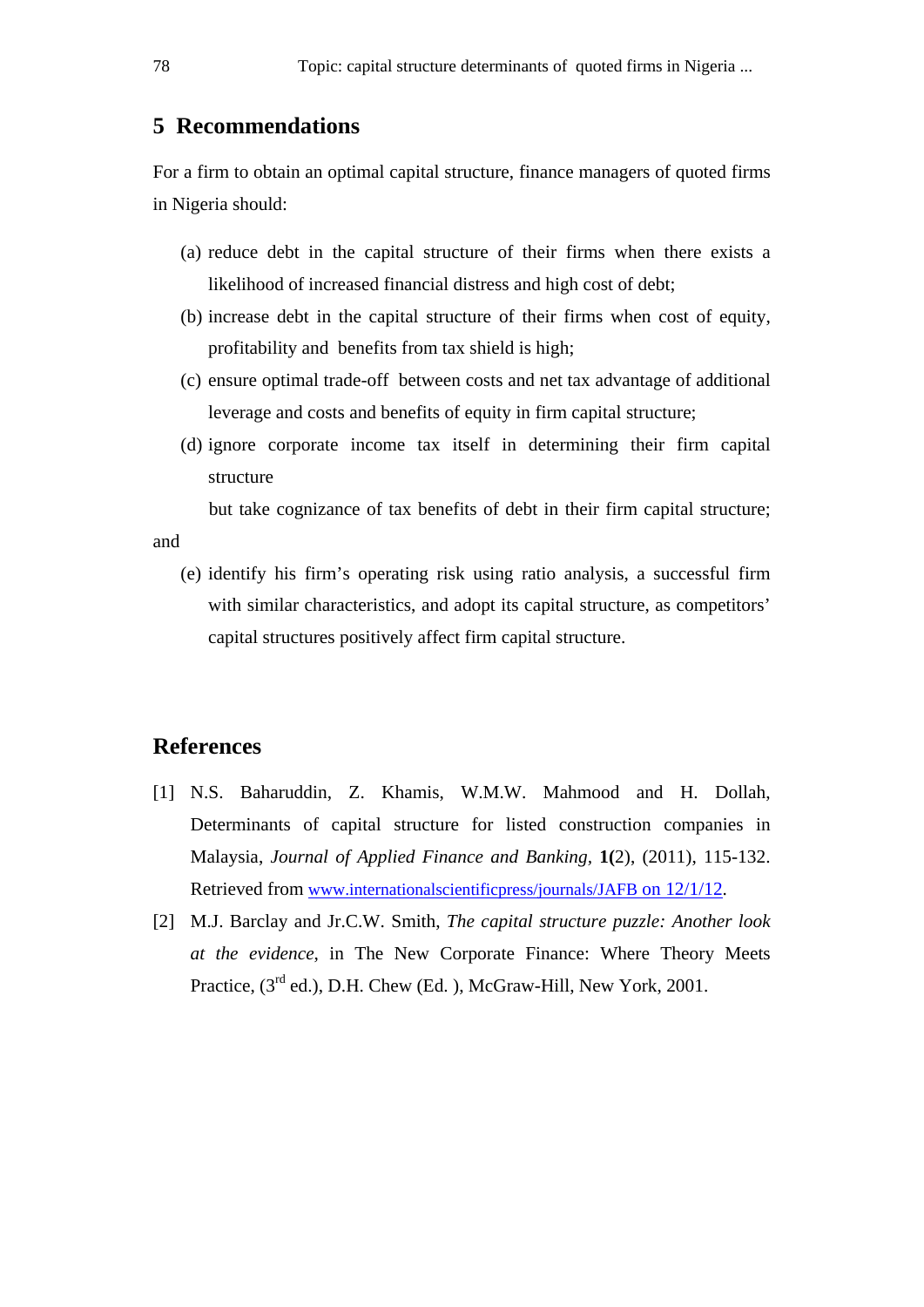- [3] M. Bradley, G. Jarell and E. Han Kim, On the existence of an optimal capital structure: Theory and Evidence, *Journal of Finance,* **39**(3), (1984), 857-878.
- [4] E.F. Brigham, L.C. Gapenski and M.C. Ehrhardt, *Financial Management-Theory and Practice*, (9<sup>th</sup> ed.), Dryden Press, Texas, 1999.
- [5] A. Buckley, S.A. Ross, R.W. Westerfield and J.F. Jaffe, *Corporate Finance Europe,* McGraw-Hill, London, 1998.
- [6] H. De Angelo and R.N. Masulis, *Optimal capital structure under corporate and personal taxation*, in The Modern Theory of Corporate Finance, (2<sup>nd</sup>) Ed.), Jnr. C.W. Smith (Ed.), McGraw-Hill, New York, 1990.
- [7] J.D. Finnerty, *Corporate Financial Analysis–A Comprehensive Guide To Real World Approaches for Financial Managers,* McGraw-Hill, New York, 1986.
- [8] J.R. Graham and C.R. Harvey, The theory and practice of corporate finance: evidence from the field, *Journal of Financial Economi*cs, **61**, (2001), 1-53. Retrieved from www.journaloffinancialeconomics.org on 20/1/12.
- [9] M.C. Jensen and W.H. Meckling, *Theory of the firm: managerial behaviour, agency costs and ownership structure*, in The Modern Theory of Corporate Finance, (2<sup>nd</sup> ed.), Jr.C.W. Smith (Ed.), McGraw-Hill, New York, 1990.
- [10] M. Long and I. Malitz, The investment financing nexus: some empirical evidence, *Midland Corporate Finance Journal*, **3**, (1985), 53-59.
- [11] M.H. Miller, Debt and taxes, *Journal of Finance,* (May, 1977), 261-275.
- [12] F. Modigliani and M.H. Miller, Corporate income taxes and the cost of capital: A correction, *American Economic Review*, (June, 1963), 433-443.
- [13] Miller, M.H. and Modigliani, F. "Dividend policy, growth and the value of shares". *Journal of Business,* Oct, (1961), 411-453.
- [14] F. Modigliani and M.H. Miller, The cost of capital, corporation finance, and the theory of investment, *American Economic Review*, (June, 1958).
- [15] E.B. Osaze, *Capital Markets-African and Global,* Book House, Lagos, 2007.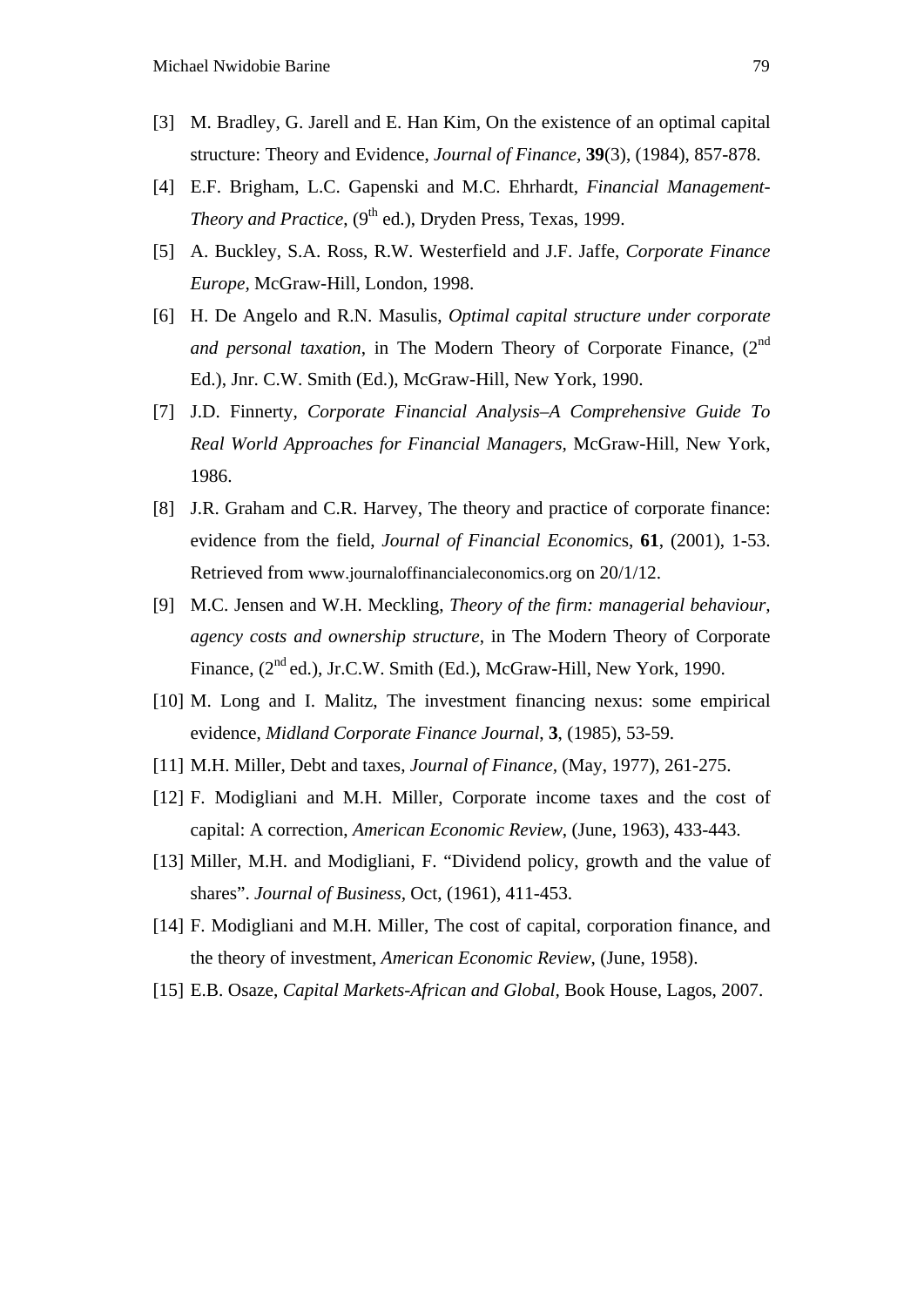- [16] R. Rajan and L. Zingales, What do we know about capital structure? Some evidence from international data, *Journal of Finance,* **50**(5), (1995), 1421- 1460.
- [17] S.A. Ross, R.W. Westerfield and J. Jaffe, *Corporate Finance*, (7<sup>th</sup> Ed.), McGraw-Hill /Irvin, New York, 2005.
- [18] S. Titman and R. Wessels, The determinants of capital structure choice, *Journal of Finance,* **43**, (1988), 1-20.
- [19] J.B. Warner, *Bankruptcy costs: Some evidence*, in The Modern Theory of Corporate Finance, (2<sup>nd</sup> ed.), Jr.C.W. Smith (Ed.), McGraw-Hill, New York, 1990.
- [20] M. Grinblatt and S. Titman, *Financial Markets and Corporate Strategy*, (2nd Ed), Tata McGraw-Hill, New Delhi, 2001.
- [21] R.W. Masulis, The impact of capital structure change on firm value: some estimates, *Journal of Finance,* **38**(1), (1983), 107-126.